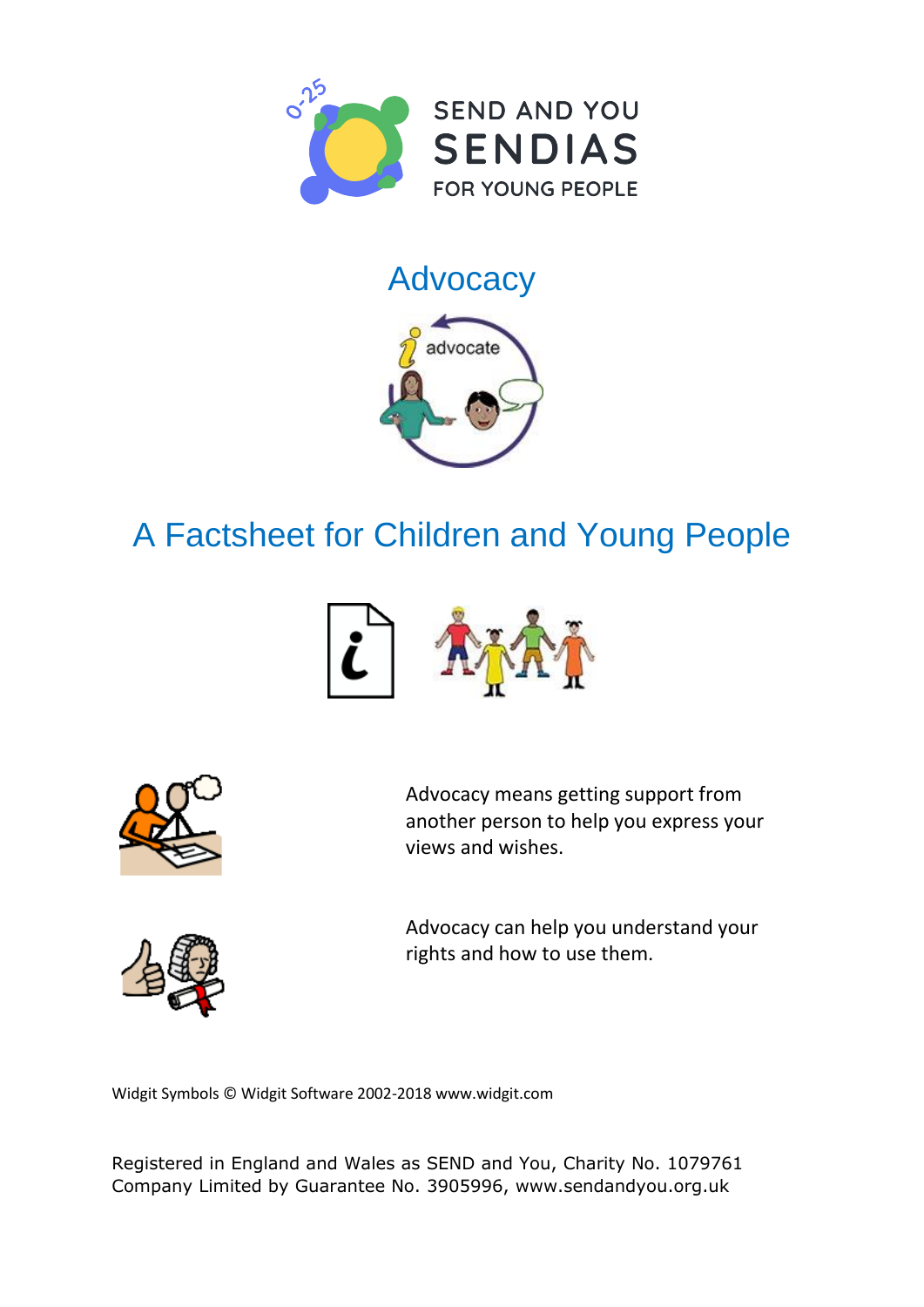

## SEND and You can:



- Listen to your views and concerns help you explore your options and rights (without pressuring you)
- Provide information to help you make informed decisions



- help you get in touch relevant people, or talk to them on your behalf
- Accompany you and support you in meetings.

Widgit Symbols © Widgit Software 2002-2018 [www.widgit.com](http://www.widgit.com) 

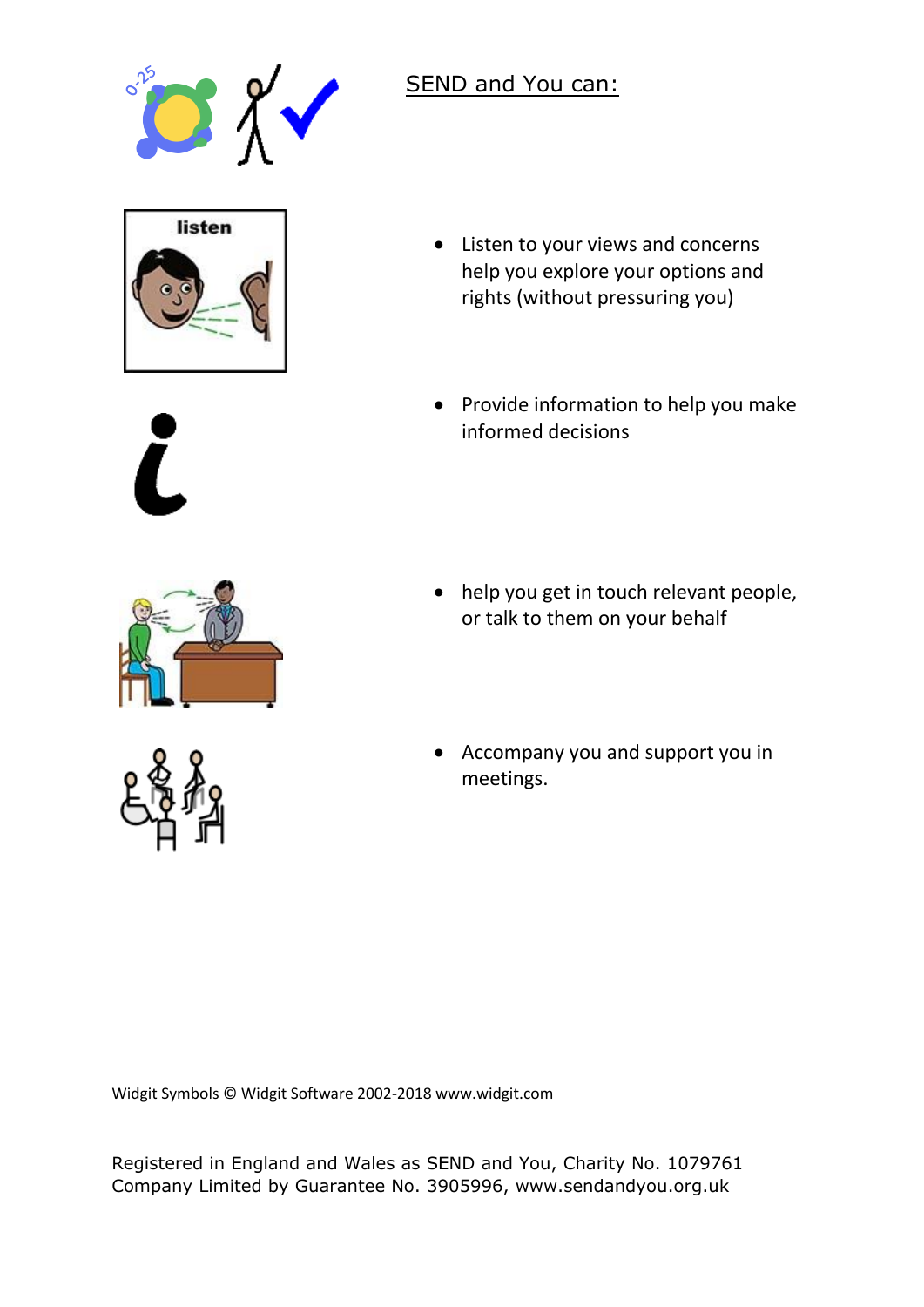

## SEND and You won't







- Give you their personal opinion
- Solve problems and make decisions for you
- Make judgements about you.

In meetings, they can:

• Support you to ask all the questions you want to ask

Explain your choices

Widgit Symbols © Widgit Software 2002-2018 [www.widgit.com](http://www.widgit.com)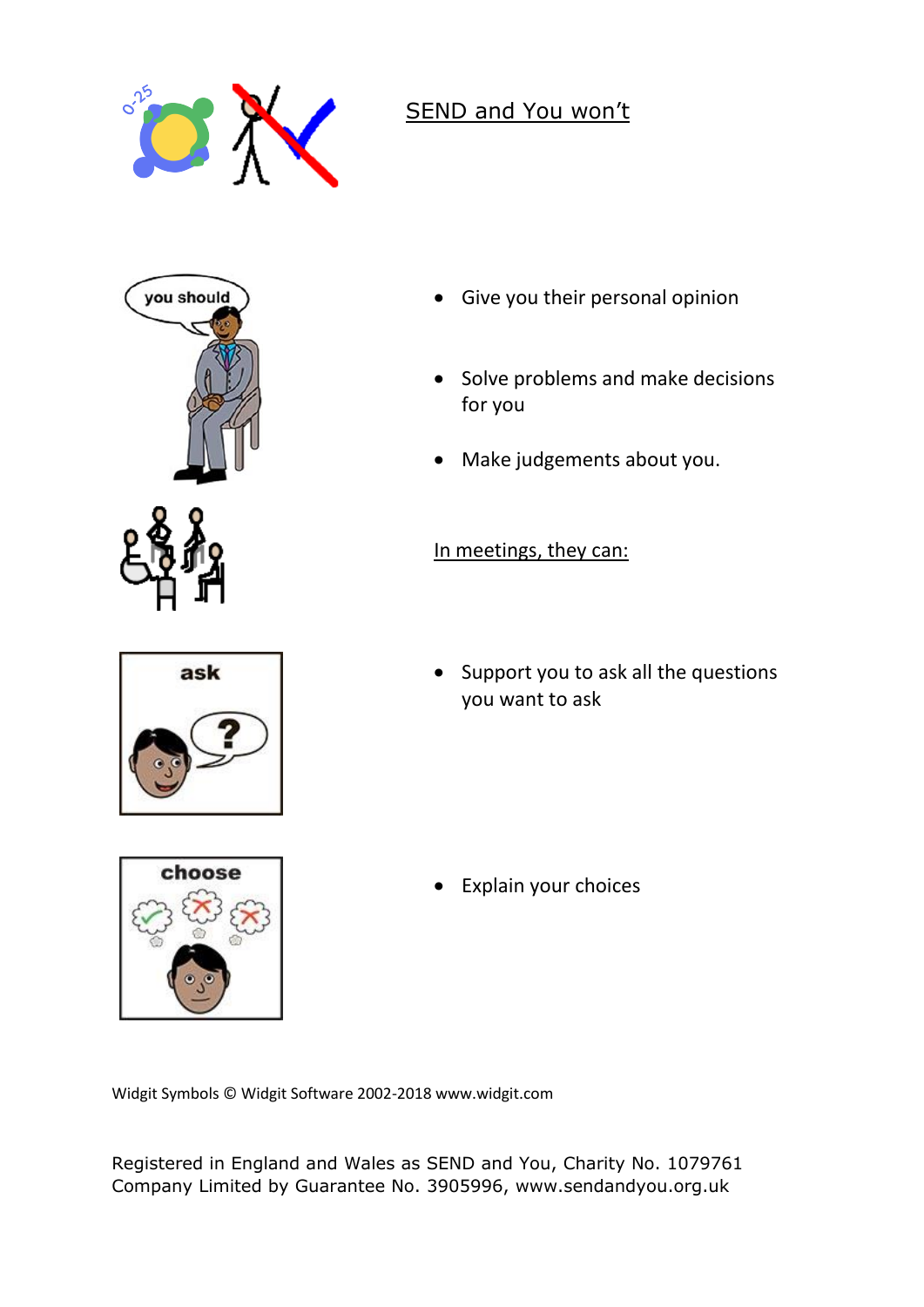







meeting – for example, if you find the meeting upsetting, your advocate can ask for a break until you feel able to

• Help keep you safe during the

If you need more support than this you may need a "statutory" or "legal" advocate (deputy).

We can help you find out more about these.



SEND and You offer advocacy to:



Children and young people under 25 and have special educational needs and/or a disability, who live in Bristol, North Somerset or South Gloucestershire.

Widgit Symbols © Widgit Software 2002-2018 [www.widgit.com](http://www.widgit.com)